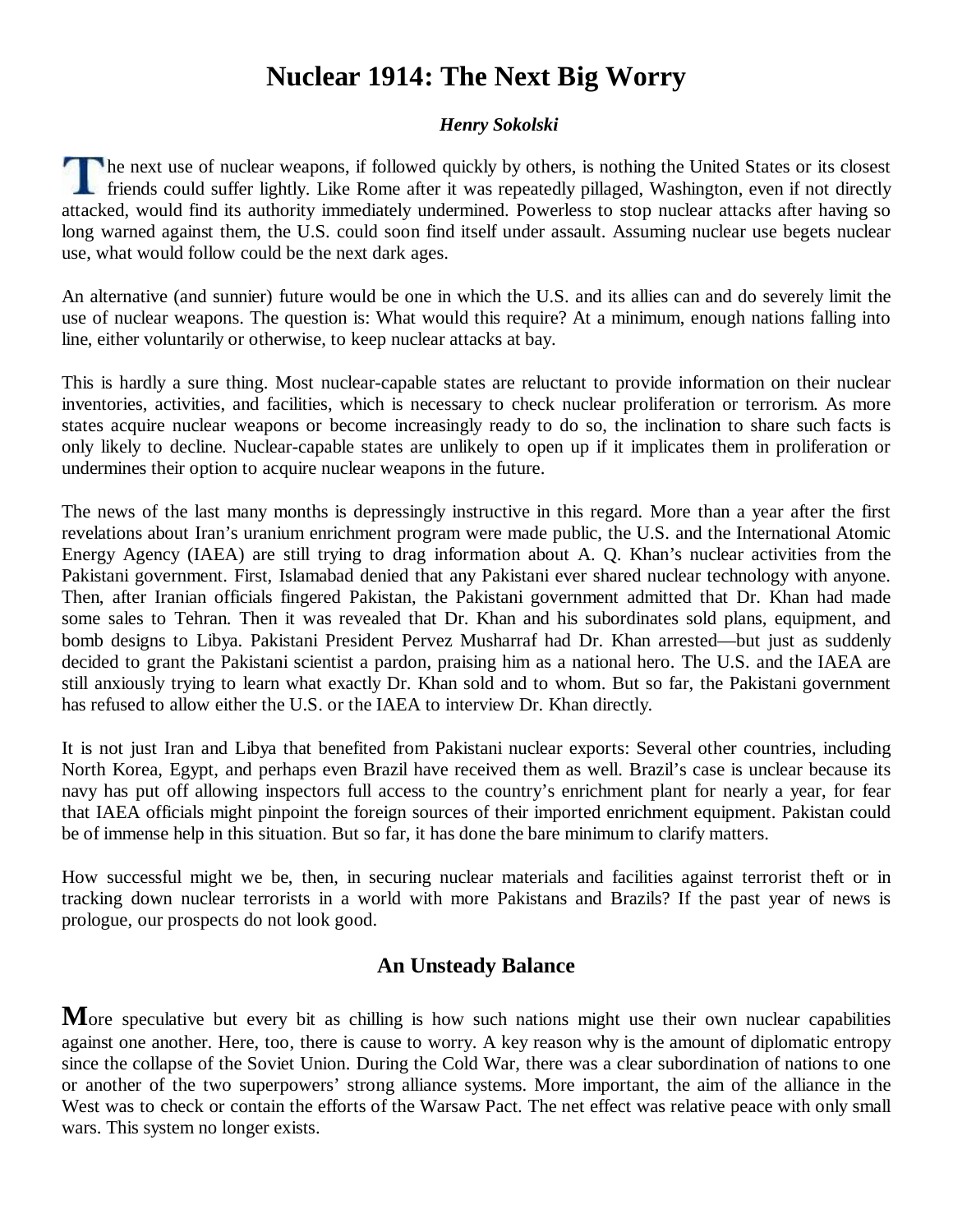Instead, we now have one superpower, the United States, with a growing but relatively weak alliance system being challenged by an increasing number of nuclear or nuclear-weapons-ready states. So far, the U.S. has tried to cope with the emergence of these independent nuclear powers by making them "strategic partners" (e.g., India and Russia) or "non-NATO allies" (e.g., Israel and Pakistan); or by fudging if a nation actually has attained full nuclear status (e.g., North Korea). There are limits, however, to what this approach can accomplish.

Such a weak alliance system, with its expanding set of loose affiliations, risks becoming analogous to the international system that failed to contain offensive actions prior to the First World War. Of course, unlike 1914, there is no power today that can rival the projection of U.S. conventional forces anywhere on the globe. But in a world with an increasing number of nuclear or nuclear-ready states, this may not matter. In such a world, the actions of just one or two states could check U.S. influence or ignite a war Washington could have difficulty winning.

Consider Taiwan. It tried to acquire nuclear weapons several decades ago. Now, with China constantly increasing its conventional missile and amphibious strength across the Taiwan Strait, Taipei could easily have cause to try to acquire nuclear weapons again. If it were to try, China would surely demand that the U.S. get Taiwan to cease and desist and threaten invasion if Taiwan did not. Taipei would probably stand down—but undoubtedly would try to condition its denuclearization on having the U.S. produce some clear signal of security support. Would the U.S. blink or back Taiwan? If it expressed support for Taiwan's existence (perhaps with a forward U.S. naval deployment) and thereby defused Taiwan's nuclear proliferation moves, could the U.S. cope with what undoubtedly would be a sharp, threatening response from Beijing? The point of this hypothetical is that even the slightest move by Taiwan to acquire nuclear weapons could overwhelm the strategic relationships Washington has built with China and other Asian nations over the last half-century to head off such wars.

Another case of increasing interest is that of India and Pakistan. The U.S. recently made Pakistan a non-NATO ally and is in the midst of making India a strategic partner. Washington's professed aim is to bolster stability between these two nations. But how would the U.S. view Pakistan if another attempt on President Musharraf's life proved successful and Pakistan fell under Taliban control? At that point, a number of things would likely occur. Immediately, the political stock of the nation's current hero, Dr. Khan, would rise; indeed, there has already been talk about him succeeding Musharraf under such circumstances. If Dr. Khan didn't succeed Musharraf, someone sympathetic to Dr. Khan surely would. In any case, a Talibanized Pakistan could be counted on to work more closely with its ideological allies in the front lines in Kashmir against India and with Saudi Arabia. Riyadh—a financial backer of Pakistan's nuclear activities—is now investigating how it might acquire nuclear weapons in the likely case that Iran continues on its current nuclear course. Meanwhile, senior Pakistani military officials sympathetic to the Taliban have already suggested that Pakistan could legally base some of its nuclear warheads on Saudi soil as long as they remained under Pakistani control; a Taliban-dominated Pakistan might well implement this idea in order to achieve strategic depth for any future conventional conflict with India. If a Talibanized Pakistan ignited another war with India, China would diplomatically side with Pakistan, and the U.S. would side with its strategic friend India. This would appear to create a balance. But if Pakistan thought it could count on Saudi missiles armed with Pakistani warheads to counter any Indian aggression, would Islamabad recognize this balance and be deterred? Again, the point of this hypothetical is that a little nuclear proliferation—in this case, from Pakistan to Saudi Arabia—could undo a considerable amount of American diplomacy and might well tip the balance toward dragging Washington into war.

This set of observations suggests that nuclear terrorism, *per se*, may no longer be our biggest worry. Instead, the greater danger would be that with more nuclear and nuclear-ready states, the coalitions needed to check or undo nuclear terrorist efforts will be too few to be effective and the willingness of countries to toy with mortal strategic combat too great for existing efforts to keep them in check.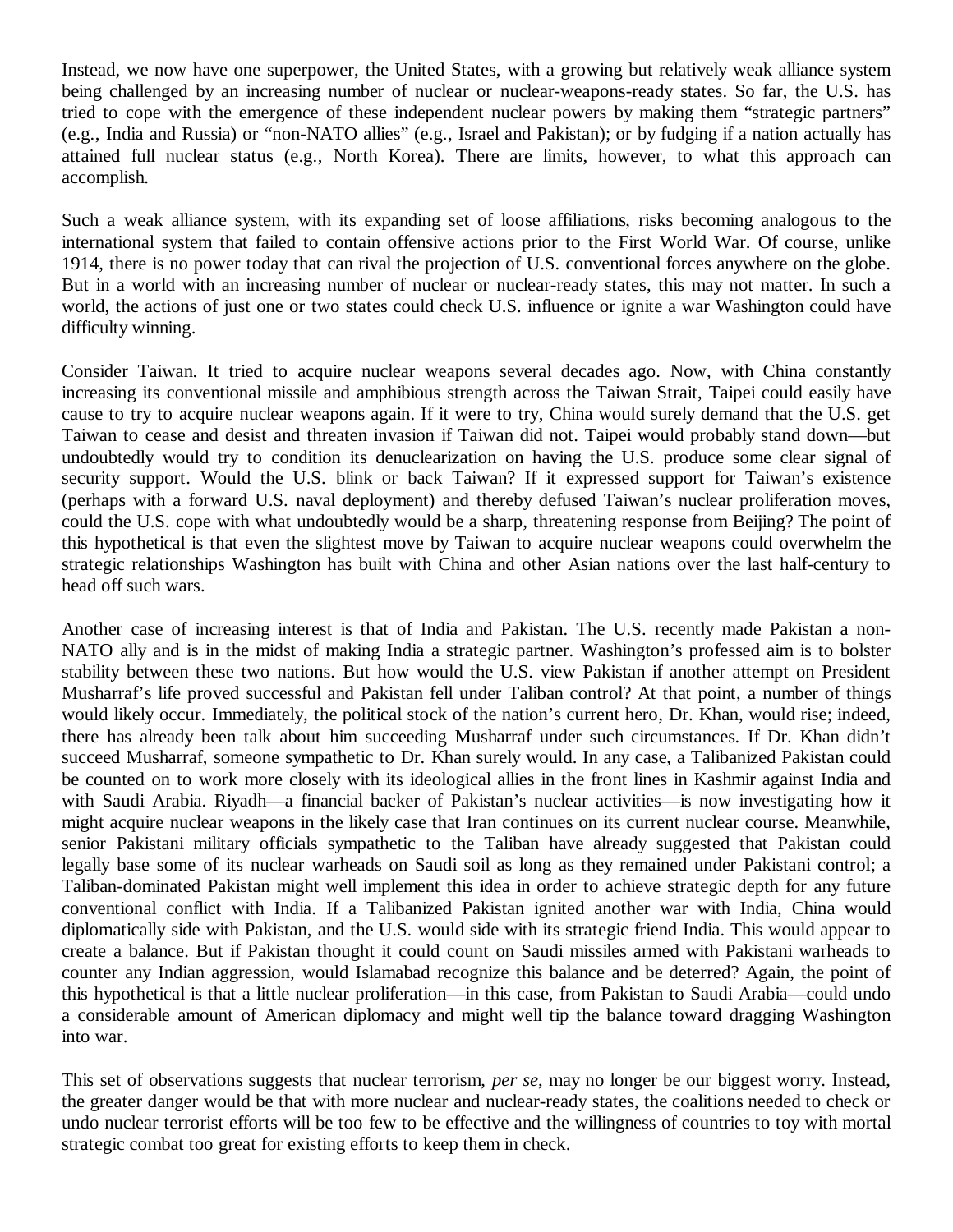States' insufficient interest in fighting nuclear terrorism and their interest in strategic combat, moreover, may be mutually reinforcing. As states fail to do what's needed to stem nuclear terror, more will sense the weakness of large powers and thus be more inclined to risk nuclear brinksmanship themselves. This, in turn, would tend to reduce the willingness of nuclear-capable states to open up their own nuclear activities in order to ferret out possible terrorist schemes or proliferation networks.

### **Can Proliferation Be Stopped?**

This is not good news, but it's hardly inevitable. Three things, in particular, could improve matters greatly.

First, much more can be done to reduce the production and accessibility of weapons-usable plutonium and uranium. Terrorists seeking to explode a nuclear device needn't acquire very much material: The crudest nuclear mechanism would only require 60 kilograms of highly enriched uranium, divided into two pieces, with one dropped upon the other from a height of as little as ten feet. A plutonium bomb would require more sophistication, but Dr. Khan has made such devices easier to build by making a workable engineering design much more widely available. Even if such bombs had only a one-kiloton yield—a fraction of the explosive power of the bombs used on Japan in World War II—the effects on a densely populated city would be terrible. A recent analysis of such an attack by the Natural Resources Defense Council, in which a one-kiloton bomb was used in San Francisco, resulted in estimates that 26,000 people would be killed and another 10,000 would be injured—casualties an order of magnitude greater than the deaths on September 11.

In the United States and Russia alone, there are tens of thousands of bombs-worth of highly enriched uranium and weapons-grade plutonium stored as surplus. Meanwhile, nearly 40,000 weapons-worth of weapons-usable civilian plutonium is being stored in Europe, India, and Japan. As President Bush has pointed out, *none* of this material or the means to make it is necessary to produce nuclear energy, and *all* of it can bring nations within days of having nuclear weapons of their own. Fortunately, safer nuclear fuels, unsuitable for weapons, are readily available; an effort to use them is urgently needed and imminently doable.

Second, we must be willing to act on first indications and early intelligence. Consider the A. Q. Khan network. We knew about some of the key actors there, not weeks ago, not years ago, but *decades* ago. We did not pursue what we knew. Many of the same names that are part of the present proliferation problem appeared in the 1981 book *The Islamic Bomb*—the first names have sometimes changed, but the last names remain the same, as one generation has passed on the business to the next. For more than two decades, those who were engaged in helping Pakistan secure the bomb, and who worked with Dr. Khan to help him distribute this knowledge, were not questioned about their activities. Given the ease with which a nuclear weapon can now be made—requiring less time, money, and manpower than ever before—we no longer have the luxury of waiting to act.

Third, more should be done to raise the political and economic costs of acquiring nuclear arms or coming within weeks of doing so. The most important thing is to start reading the Nuclear Nonproliferation Treaty properly. It calls for the sharing of nuclear technology, but only in conformity with the treaty's prohibitions against doing anything to encourage or assist nonweapons states in getting nuclear weapons. President Bush is one of the very few American presidents (the others being Presidents Ford and Carter) to try to spell out what "in conformity" means.

On February 11, 2004, the president laid out seven worthy proposals that would restrict or reduce the number of nations making weapons-usable plutonium or uranium. These proposals deserve greater support both within the U.S. and internationally. They include: taking direct action against proliferation networks using the same techniques we use to fight terrorism; strengthening the laws and international controls that govern proliferation; expanding efforts to keep dangerous materials out of the wrong hands; preventing countries like North Korea and Iran from producing weapons-grade nuclear material while pretending to work only on